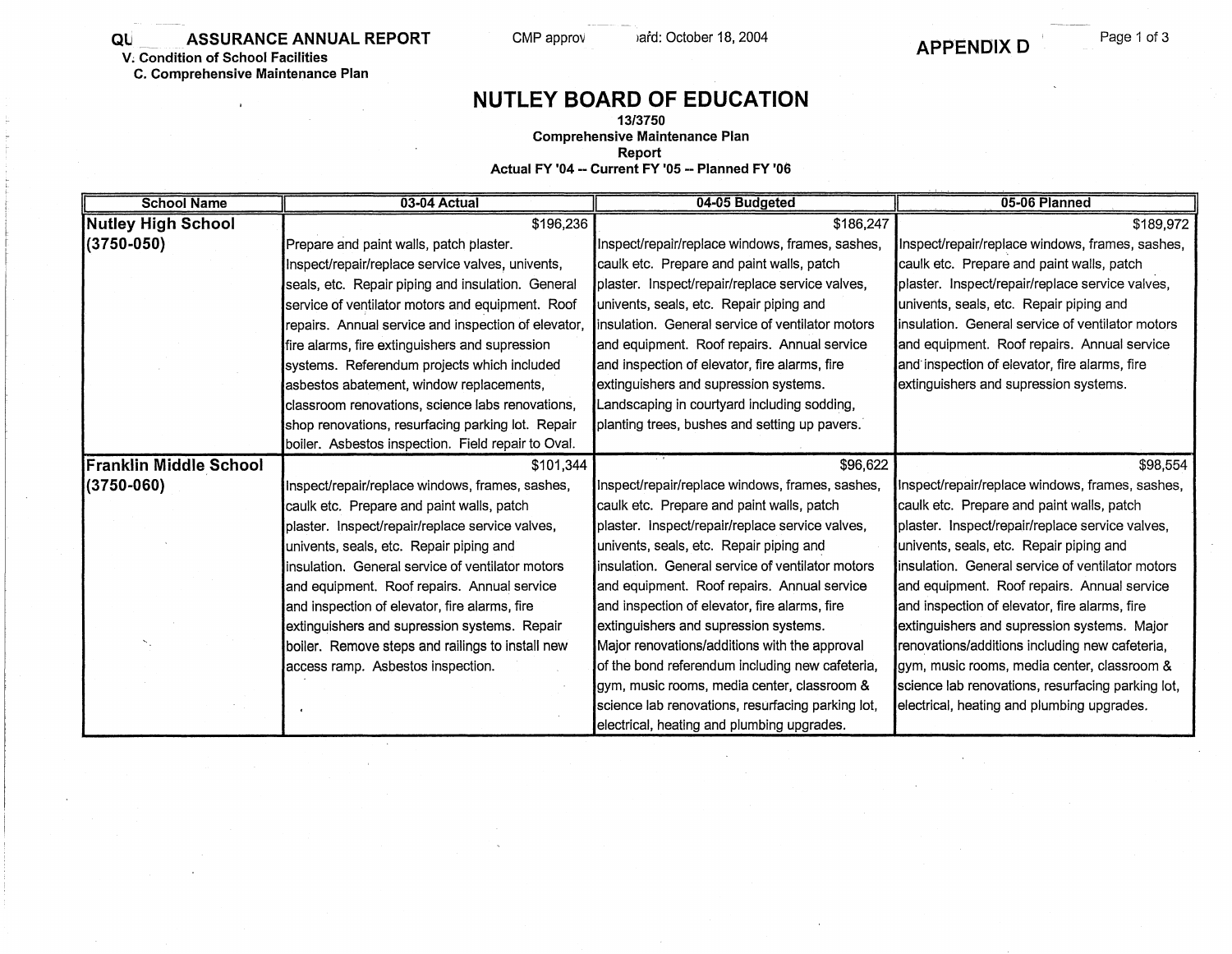**Ql** \_\_ \_\_ **ASSURANCE ANNUAL REPORT V. Condition of School Facilities** 

**C. Comprehensive Maintenance Plan** 

 $\overline{1}$ 

## **NUTLEY BOARD OF EDUCATION**

CMP appro $\sqrt{}$  )ard: October 18, 2004

**13/3750** 

**Comprehensive Maintenance. Plan** 

**Report** 

**Actual FY '04 •• Current FY '05 •• Planned FY '06** 

| <b>School Name</b>          | 03-04 Actual                                          | 04-05 Budgeted                                    | 05-06 Planned                                     |
|-----------------------------|-------------------------------------------------------|---------------------------------------------------|---------------------------------------------------|
| <b>Lincoln Elementary</b>   | \$34,291                                              | \$84,580                                          | \$86,272                                          |
| School (3750-070)           | Inspect/repair/replace windows, frames, sashes,       | Inspect/repair/replace windows, frames, sashes,   | Inspect/repair/replace windows, frames, sashes,   |
|                             | caulk etc. Prepare and paint walls, patch             | caulk etc. Prepare and paint walls, patch         | caulk etc. Prepare and paint walls, patch         |
|                             | plaster. Inspect/repair/replace service valves,       | plaster. Inspect/repair/replace service valves,   | plaster. Inspect/repair/replace service valves,   |
|                             | univents, seals, etc. Repair piping and               | univents, seals, etc. Repair piping and           | univents, seals, etc. Repair piping and           |
|                             | linsulation. General service of ventilator motors     | linsulation. General service of ventilator motors | insulation. General service of ventilator motors  |
|                             | and equipment. Roof repairs. Annual service           | and equipment. Roof repairs. Annual service       | and equipment. Roof repairs. Annual service       |
|                             | and inspection of fire alarms, fire extinguishers     | and inspection of fire alarms, fire extinguishers | and inspection of fire alarms, fire extinguishers |
|                             | and supression systems. Asbestos inspection.          | and supression systems.                           | and supression systems.                           |
|                             | Air quality service tests for mold. Survey for façade |                                                   |                                                   |
|                             | structural condition for work to begin next year.     |                                                   |                                                   |
| <b>Radcliffe Elementary</b> | \$61,179                                              | \$76,196                                          | \$77,720                                          |
| School (3750-080)           | Inspect/repair/replace windows, frames, sashes,       | Inspect/repair/replace windows, frames, sashes,   | Inspect/repair/replace windows, frames, sashes,   |
|                             | caulk etc. Prepare and paint walls, patch             | caulk etc. Prepare and paint walls, patch         | caulk etc. Prepare and paint walls, patch         |
|                             | plaster. Inspect/repair/replace service valves,       | plaster. Inspect/repair/replace service valves,   | plaster. Inspect/repair/replace service valves,   |
|                             | univents, seals, etc. Repair piping and               | univents, seals, etc. Repair piping and           | univents, seals, etc. Repair piping and           |
|                             | insulation. General service of ventilator motors      | insulation. General service of ventilator motors  | insulation. General service of ventilator motors  |
|                             | and equipment. Roof repairs. Annual service           | and equipment. Roof repairs. Annual service       | and equipment. Roof repairs. Annual service       |
|                             | and inspection of fire alarms, fire extinguishers     | and inspection of fire alarms, fire extinguishers | and inspection of fire alarms, fire extinguishers |
|                             | and supression systems. Asbestos inspection.          | and supression systems.                           | and supression systems.                           |
|                             |                                                       |                                                   |                                                   |
| <b>Spring Garden</b>        | \$85,534                                              | \$81,889                                          | \$83,527                                          |
| <b>Elementary School</b>    | Inspect/repair/replace windows, frames, sashes,       | Inspect/repair/replace windows, frames, sashes,   | Inspect/repair/replace windows, frames, sashes,   |
| $(3750 - 090)$              | caulk etc. Prepare and paint walls, patch             | caulk etc. Prepare and paint walls, patch         | caulk etc. Prepare and paint walls, patch         |
|                             | plaster. Inspect/repair/replace service valves,       | plaster. Inspect/repair/replace service valves,   | plaster. Inspect/repair/replace service valves,   |
|                             | univents, seals, etc. Repair piping and               | univents, seals, etc. Repair piping and           | univents, seals, etc. Repair piping and           |
|                             | insulation. General service of ventilator motors      | insulation. General service of ventilator motors  | Insulation. General service of ventilator motors  |
|                             | and equipment. Roof repairs. Annual service           | and equipment. Roof repairs. Annual service       | and equipment. Roof repairs. Annual service       |
|                             | and inspection of fire alarms, fire extinguishers     | and inspection of fire alarms, fire extinguishers | and inspection of fire alarms, fire extinguishers |
|                             | and supression systems. New drainage system.          | and supression systems.                           | and supression systems.                           |
|                             | Asbestos inspection.                                  |                                                   |                                                   |